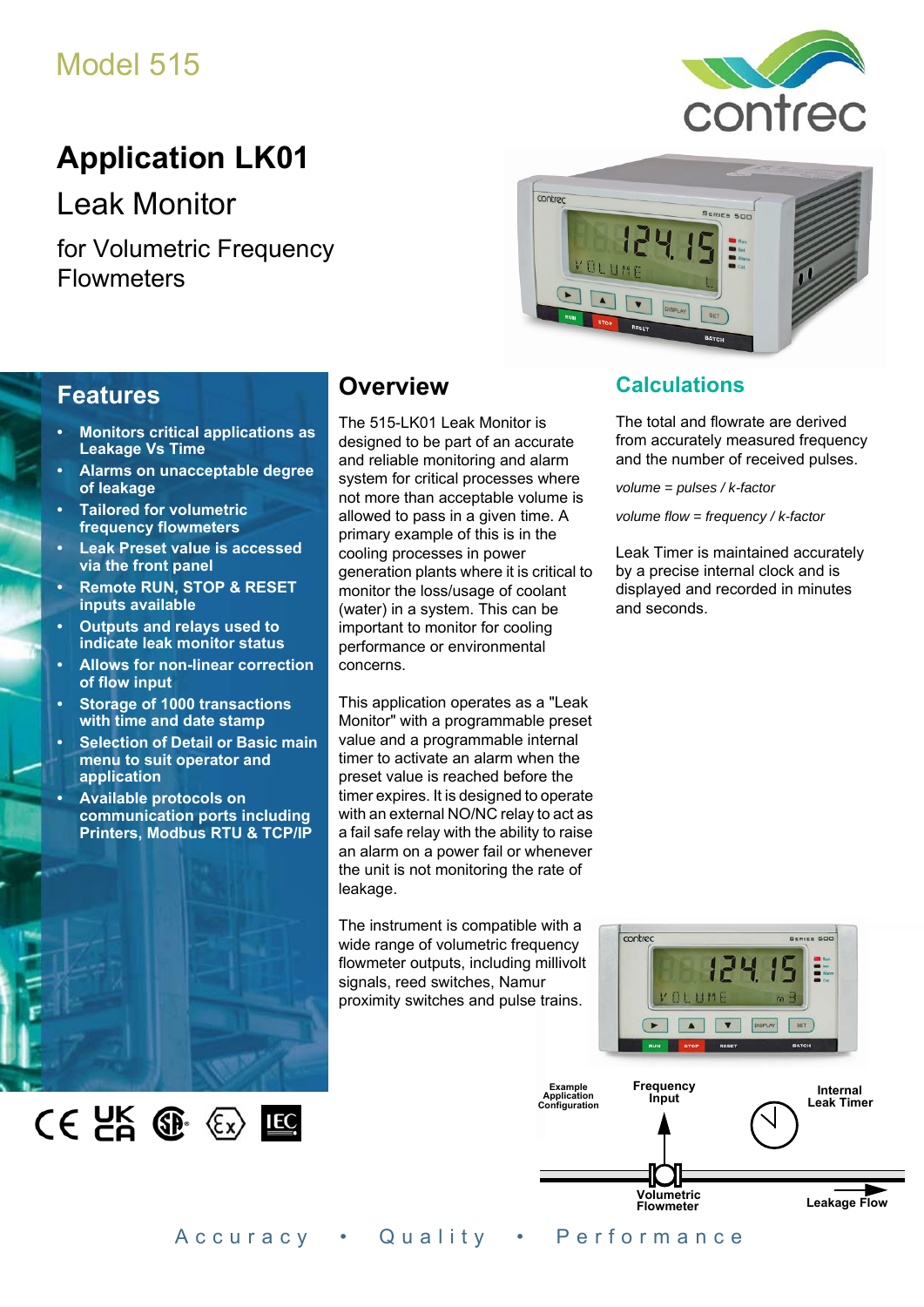## **Displayed Information**

The front panel display shows the current values of the input variables and the results of the calculations. A list of the variables for this application and their type (total or rate) is shown at the end of this document.

The instrument can be supplied with a real-time clock for storage of up to 1000 transactions with time and date stamps.

## **Communications**

There are two communication ports available as follows:

- **•** COM-1 RS-232 port
- **•** COM-2 RS-485 port (optional) or Ethernet (optional)

The ports are available for remote data reading, printouts and for initial application loading of the instrument.

## **Isolated Outputs**

The opto-isolated outputs are dedicated logic outputs, where OUT1 provides an Exception Active signal and OUT2 provides a Monitor Mode Active signal. One output is standard, a second output is available as an option.

## **Relay Outputs**

The relay output 1 is dedicated as the Primary Status Relay (monitor mode) and relay output 2 is able to be used as assignable alarm. The advanced option provides another two relays that can be used as fully programmable alarms for any rate type variable.

## **Software Configuration**

The instrument can be programmed to suit the particular application needs and the flexible I/O can be assigned as required. Program settings can be changed either via the front panel (depending on assigned access levels) or via the 500 Series Program Manager (500-PM software).

The instrument stores all set-up parameters, totals and logged data in non-volatile memory with at least 30 years retention.

## **Dimension Drawings**

## **Part Number**

515.XXXXXX-LK01 see **[Product Codes](#page-3-0)** to select required features

Default Application software: 515-LK01-000000

## **Terminal Designations**

|                 | Terminal<br>Label                  |                              | <b>Designation</b>   | <b>Comment</b>                                     |  |
|-----------------|------------------------------------|------------------------------|----------------------|----------------------------------------------------|--|
| 1               | <b>FINP</b>                        | $1+$                         | Frequency Input 1+   | <b>Volumetric Flow Input</b>                       |  |
| 3               | SG                                 |                              | Signal ground        |                                                    |  |
| 15 <sup>1</sup> | V <sub>O</sub>                     | $\ddot{}$                    | 8-24 volts DC output | Overload protected                                 |  |
| 16              | G                                  | ä,                           | DC Ground            |                                                    |  |
| 17              | Vi                                 | $\ddot{}$                    | DC power input       | DC power in 12-28V                                 |  |
| 18              | <b>SH</b>                          | F                            | Shield terminal      |                                                    |  |
| 19              | <b>RS485</b>                       | $\ddot{}$                    | RS485 (+)            | Optional RS485 port may                            |  |
| 20              | COM-2                              | $\qquad \qquad \blacksquare$ | RS485(-)             | be replaced by Ethernet                            |  |
| 21              | port                               | G                            | RS485 ground         | port.                                              |  |
| 22              |                                    | $1+$                         | Switch 1             | Remote Run                                         |  |
| 23              |                                    | $2+$                         | Switch 2             | <b>Remote Stop</b>                                 |  |
| 24              | LOGIC                              | $3+$                         | Switch 3             | <b>Remote Reset</b>                                |  |
| 25              | <b>INPUTS</b>                      | 4+                           | Switch 4             | CAL Switch - In field<br>access protection         |  |
| 26              |                                    | C-                           | Signal ground        |                                                    |  |
| 27              | OUT <sub>1</sub>                   | $\ddot{}$                    | Output ch 1 (+)      | <b>Exception Active</b>                            |  |
| 28              |                                    |                              | Output ch 1 (-)      |                                                    |  |
| 29              | OUT <sub>2</sub>                   | $\ddot{}$                    | Output $ch 2 (+)$    | <b>Monitor Mode Active</b>                         |  |
| 30              |                                    |                              | Output ch 2 (-)      |                                                    |  |
| 31              |                                    | RC.                          | Relay Common 1-2     | Term 31 - Common 1-4<br>on legacy option card      |  |
| 32              |                                    | R1                           | Relay 1              | <b>Primary Status Relay</b><br>(Monitor Mode)      |  |
| 33              | <b>RELAYS</b>                      |                              | $R2$ Relay 2         |                                                    |  |
| 34              |                                    | R <sub>3</sub>               | Relay 3              |                                                    |  |
| 35              |                                    | R4                           | Relay 4              |                                                    |  |
| 36              |                                    | RC                           | Relay common 3-4     | Term 36 only available on<br>new style option card |  |
| F               |                                    | E                            | Mains ground         |                                                    |  |
| N               | AC<br><b>MAINS</b>                 | N                            | Mains neutral        | AC power in 100-<br><b>240VAC</b>                  |  |
| A               | А                                  |                              | Mains active         |                                                    |  |
|                 | RS232 COM-1 port 9-pin serial port |                              |                      |                                                    |  |

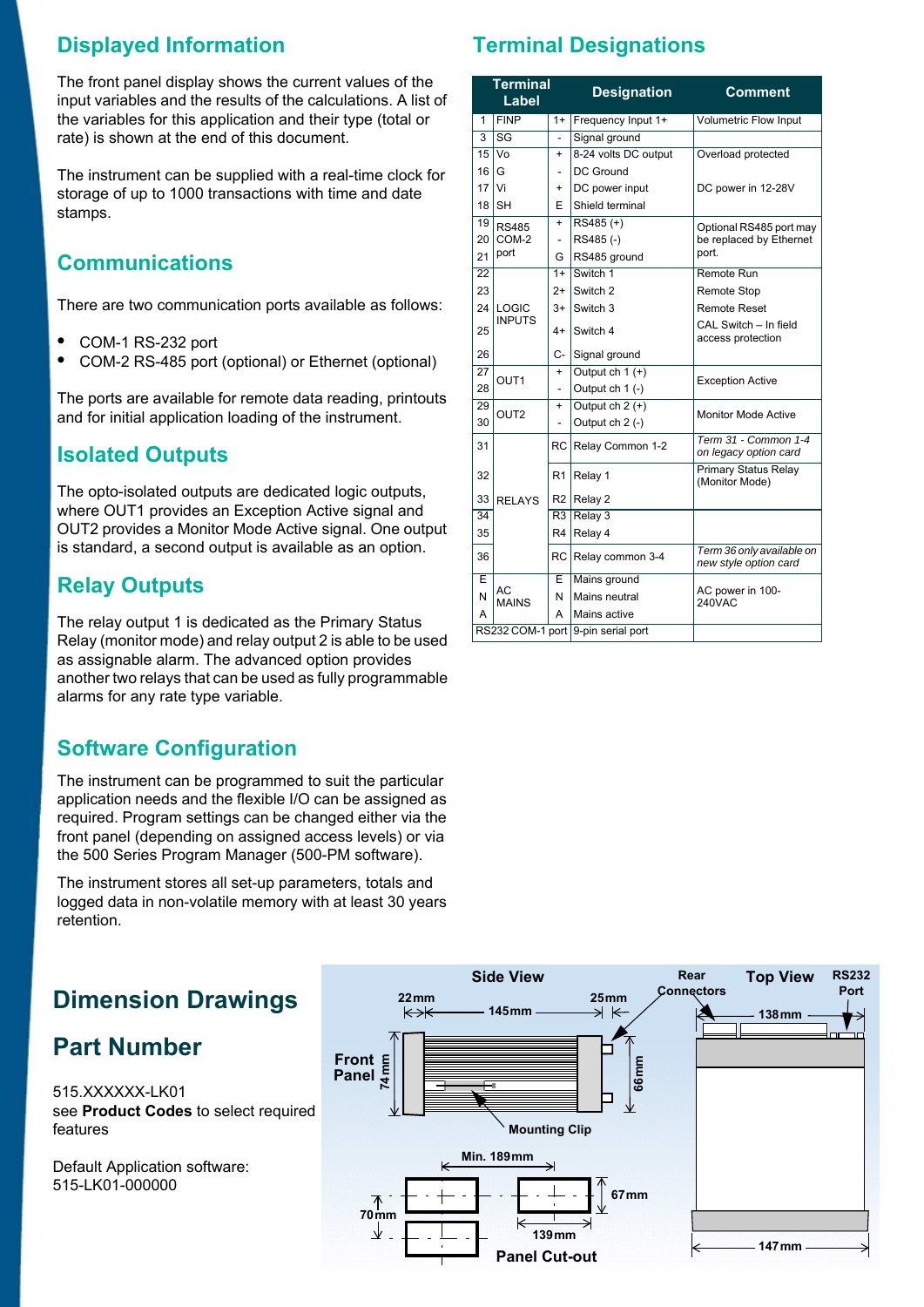# **Specifications**

#### **Operating Environment**

| <b>Temperature</b>                  | +5°C to +40°C (standard - no coating)<br>-20℃ to +60℃ (with conformal coating)<br>-30℃ to +60℃ (ExD housing with heater) |
|-------------------------------------|--------------------------------------------------------------------------------------------------------------------------|
| <b>Humidity</b>                     | 0 to 95% non condensing (conformal coating)<br>5% to 85% non condensing (no coating)                                     |
| <b>Power Supply</b>                 | 100-240 V AC (+/-10%) 50-60 Hz (+/-10%) or<br>12-28 V DC                                                                 |
| <b>Consumption</b>                  | 10W (max) Overvoltage category II                                                                                        |
| <b>Protection</b>                   | Sealed to IP65 (Nema 4X) when panel mounted                                                                              |
| <b>Dimensions</b><br>(panel option) | 147mm (5.8") width<br>74mm (2.9") height<br>170mm (6.6") depth (behind the panel)                                        |

## **Display**

| <b>Type</b>        | Backlit LCD with 7-digit numeric display and<br>11-character alphanumeric display |
|--------------------|-----------------------------------------------------------------------------------|
| <b>Digits</b>      | 15.5mm (0.6") high                                                                |
| <b>Characters</b>  | 6mm (0.24") high                                                                  |
| <b>LCD Backup</b>  | Last data visible for 15 min after power down                                     |
| <b>Update Rate</b> | 0.3 second                                                                        |

#### **Non-volatile Memory**

**Retention** > 30 years

**Data Stored** Setup, Totals and Logs

#### **Approvals Electrical & Interference** UKCA, CE, CSA compliance **Enclosure** Ex d Enclosure - ATEX & IECEx available for hazardous area (CSA Pending). Field Mount Enclosure - UKCA, CE, CSA safe

area weather proof enclosure. Other - RoHS compliant

#### **Real Time Clock (Optional)**

| Battery Type | 3 volts Lithium button cell<br>- For Issue 7 option card, type CR2450N<br>manufactured by Renata only<br>- For conformal coated 'C' version, type BR2032<br>manufactured by Panasonic only<br>- For non-conformal coated versions, type<br>BR2032 and CR2032 manufactured by<br>Panasonic or Sony |
|--------------|---------------------------------------------------------------------------------------------------------------------------------------------------------------------------------------------------------------------------------------------------------------------------------------------------|
| Battery Life | 5 years (typical)                                                                                                                                                                                                                                                                                 |

#### **Frequency Input (General)**

| Range                   | 0 to 10 kHz for Pulse input type<br>0 to 5 kHz for Coil & NPS input types |
|-------------------------|---------------------------------------------------------------------------|
| Overvoltage             | 30V maximum                                                               |
| <b>Update Time</b>      | $0.3$ sec                                                                 |
| <b>Cutoff frequency</b> | Programmable                                                              |
| Configuration           | Pulse, coil or NPS input                                                  |
| <b>Non-linearity</b>    | Up to 10 correction points                                                |
|                         |                                                                           |

### **Pulse Signal Type** CMOS, TTL, open collector, reed switch **Threshold** Signals switch below 1.3 & above 2 volts **Coil Signal Type** Turbine and sine wave **Sensitivity** 15mV minimum amplitude (typical) **NPS**

**Signal Type** NPS sensor to Namur standard

#### **Logic Inputs**

**Signal Type** CMOS, TTL, open collector, reed switch **Overvoltage** 30V maximum

#### **Relay Output**

| 2 relays plus 2 optional relays                                       |
|-----------------------------------------------------------------------|
| 250 volts AC, 30 volts DC maximum<br>(solid state relays use AC only) |
| 3A maximum - mechanical relays<br>1.5A maximum - solid state relays   |
|                                                                       |

#### **Communication Ports**

| <b>Ports</b>     | COM-1 RS-232 port<br>COM-2 RS-485 or Ethernet port (optional) |
|------------------|---------------------------------------------------------------|
| <b>Baud Rate</b> | 2400 to 19200 baud                                            |
| <b>Parity</b>    | Odd, even or none                                             |
| <b>Stop Bits</b> | 1 or 2                                                        |
| Data Bits        | 8                                                             |
| <b>Protocols</b> | ASCII, Modbus RTU, Modbus TCP/IP (Ethernet)<br>Port), Printer |

#### **Transducer Supply**

| Voltage    | 8 to 24 volts DC, programmable  |
|------------|---------------------------------|
| Current    | 70mA @ 24V, 120mA @ 12V maximum |
| Protection | Power limited output            |
|            |                                 |

#### **Isolated Output**

| <b>No. of Outputs</b> | 2 outputs      |
|-----------------------|----------------|
| Configuration         | Digital output |

#### **Digital Output Signal Type** Open collector

| סעץ ו ו <b>אוו</b> עוט | OPEN CONCORDI               |
|------------------------|-----------------------------|
| Switching              | 200 mA, 30 volts DC maximum |
| Saturation             | 0.8 volts maximum           |

*Important: Specifications are subject to change without notice.*